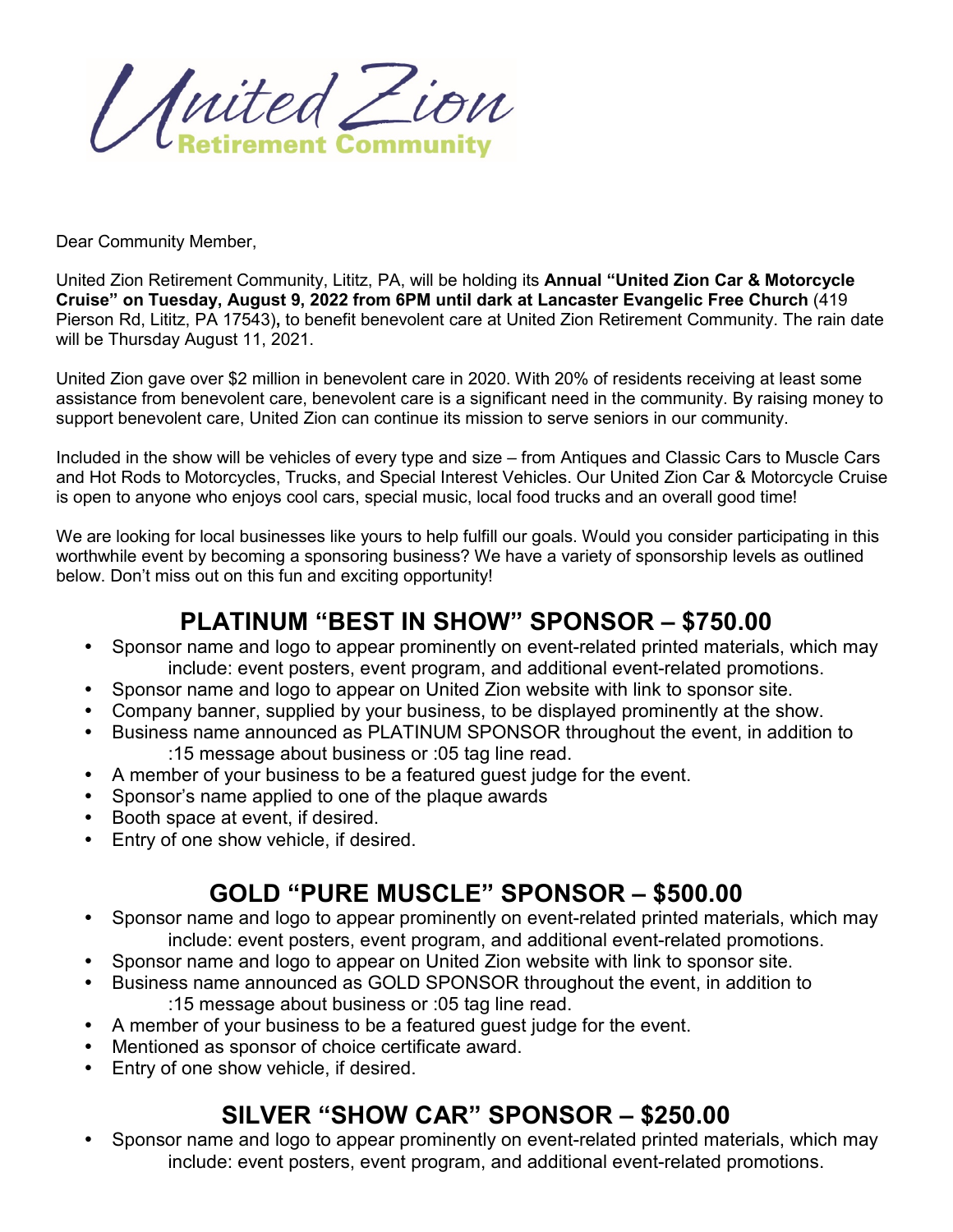- Sponsor name and logo to appear on United Zion website with link to sponsor site.
- Business name announced as SILVER SPONSOR throughout the event.

# **BRONZE "CRUISER" SPONSOR – \$175.00**

- Sponsor name and logo to appear on all event-related print material
	- May include: event posters, event program, and additional event-related promotions.
- Sponsor name and logo to appear on United Zion website with link to sponsor site.
- Business name announced during the award ceremony.

Please note that sponsors can also provide items such as small grab bags, pens, key chains, candy, discount coupons, brochures, etc. for our goodie bags that will be given to the first 100 participants. If you would like further information, please contact us at any time.

If you are interested in becoming a sponsor, please complete and return the sponsorship form as soon as possible. Checks should be payable to "*UZRC*", and mail to: United Zion Car Cruise, Attn: Megan Weiss, 722 Furnace Hills Pike, Lititz, PA 17543. Please designate "*Car Cruise Sponsor*" in the memo section. *United Zion Retirement Community is a registered 501(c)(3) corporation; donations are tax deductible*.

Company logos must be emailed to [marketing@uzrc.org](mailto:marketing@uzrc.org) by Monday May 30, 2022 to ensure that the logo will be included in all print materials for the event. Sponsorships will be accepted after this date but inclusion on printed materials is not guaranteed after this date.

**The residents and employees of United Zion Retirement Community thank you for your support and encouragement as we continue to provide superior quality services to the aging based on Christian principals in a loving and caring community that encourages independence, promotes wellness, and preserves human dignity.** 

Sincerely,

**Megan Weiss** Director of Development and Marketing (717) 627-8421 [mweiss@uzrc.org](mailto:mweiss@uzrc.org) 

Enclosure: 2022 United Zion Car and Motorcycle Cruise Sponsorship Form